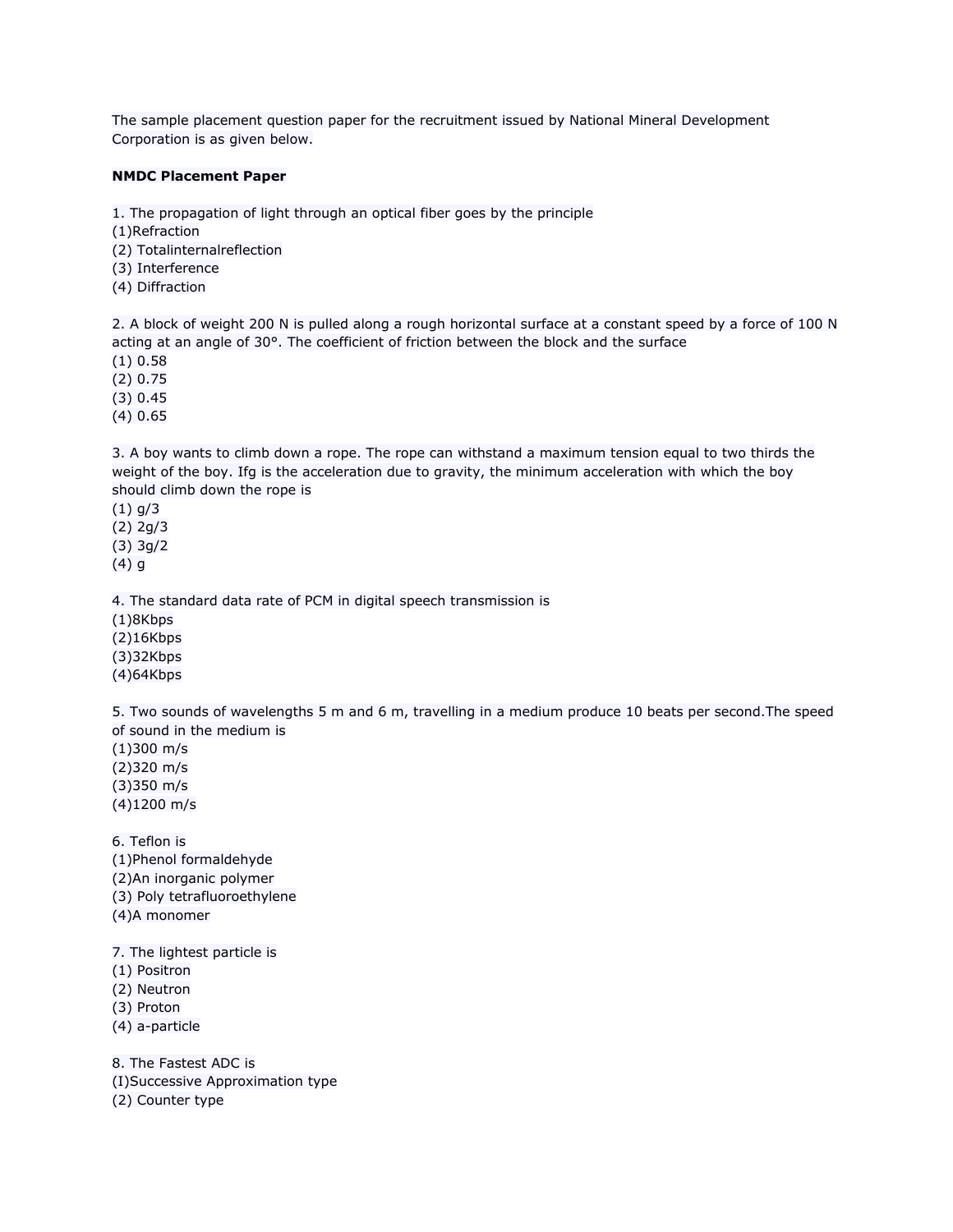(3) Flash type (4) Dual Slope type 9. The size of internal RAM in 8051 microcontroller is (1) I Mbytes (2) I Kbytes (3) 512 bytes (4) l28 bytes 10. The size of instruction queue in 8086 microprocessor is ------------- bytes. (1)3 (2)4 (3) 5 (4)6 11. The 80386 is a ----------- bit microprocessor. (I)8 (2)16 (3)32 (4)64 12. The combination of primary colours Blue and Red yields (1) Yellow (2) Cyan (3) Magenta (4) White 13. The domain name given for nonprofit professional organizations is (1) .com (2) .edu (3) .org (4) .gov 14. The threshold voltage for a silicon diode is (1)0.1 (2)0.3 (3)0.7 (4)1.1 15. The diode that exhibits negative resistance characteristics is (1)Zener diode (2) Tunnel diode (3) Varactor diode (4) PN junction diode 16. The number of diodes in center tapped and bridge rectifiers respectively are  $(1)$ 2,2  $(2)4,2$ (3)4,4 (4)2,4 17. At Pinch-Off, the drain current is (I) Zero (2) Maximum